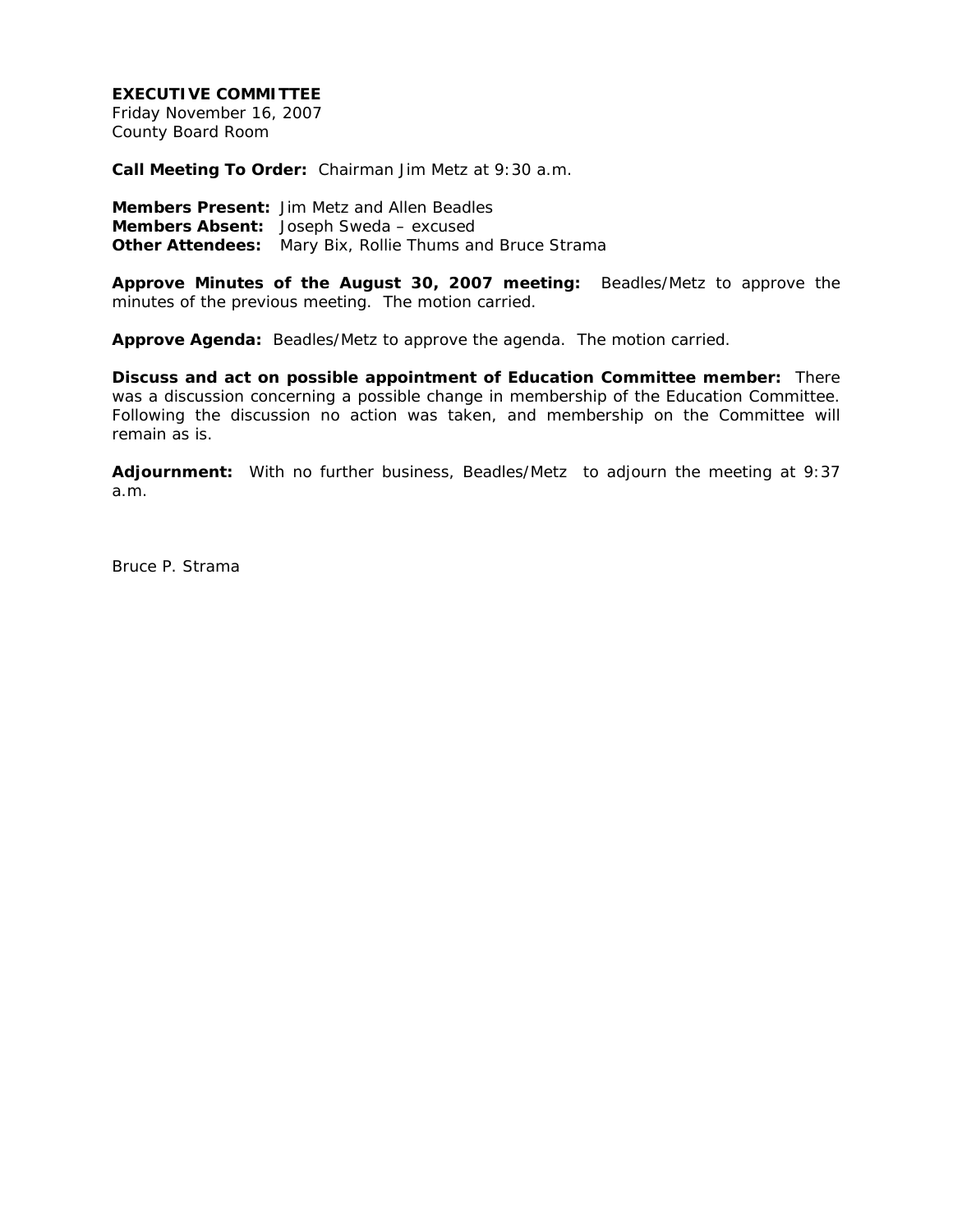### **EXECUTIVE COMMITTEE**

Friday August 30, 2007 Third Floor Jury Room

**Call Meeting To Order:** Chairman Jim Metz at 10:14 a.m.

**Members Present:** Joseph Sweda and Allen Beadles **Members Absent:** All Present **Other Attendees:** Steve Anderson, Patricia Smith, Arlen Albrecht, Larry Peterson, Bruce Strama and Luke Klink (The Star News)

**Approve Minutes of the March 29, 2007 meeting:** Beadles/Sweda to approve the minutes of the previous meeting. The motion carried.

**Approve Agenda:** Sweda/Beadles to approve the agenda. The motion carried.

**Discuss and act on 2008 Corporation Counsel Contract.** Steve Anderson reported that the majority of his time was spent working on Human Services related issues, with the most time consuming being mental health and CHIPS cases. The estimated 1300 hours for his services is in the ball park according to Anderson and he requested that the contract remain the same along with the \$70,000 fee for his services. Sweda/Beadles to approve the 2008 Corporation Counsel contract for \$70,000. The motion carried.

**Discuss and act on 2010 census options and related issues:** Arlen Albrecht distributed information related to preparation required for the upcoming 2010 census. He noted that correct census information is important to insure that Taylor County gets its share of shared revenue. The formula for disbursing shared revenue is based on population, with that shared revenue equal to approximately \$75.00 for each resident within the county annually. He said there are three options for compiling the necessary addressing information required to complete the census. The first option would be to review the current Census Bureau address list and compare that with the county's list. Albrecht estimated this option to take at least 1000 hours. The second option would be to initially update the county's address list and submit the county list to the Census Bureau where they would interface our list to update theirs. The third option is to do nothing which would adversely affect the amount of shared revenue the county would receive. There has also been concern by municipalities within the county that are required to submit the census information if the county does not. Albrecht and Peterson recommended option two and stated that the county would be responsible for submitting information for the municipalities therefore easing the burden on the municipalities. There may be some work required by municipalities but it would be minimal. Albrecht also asked that the committee appoint a liaison to assist the County Board Chair in complying with the requirements. Following further discussion, Beadles/Sweda to go with option two as suggested by Albrecht and Peterson and to appoint the Taylor County Clerk as liaison. The motion carried. Peterson stated that he has several departments assisting in the update of the current county address list and may need to hire temporary help in order to complete the update in the timeframe required.

**Year-to-date Child Support Program update:** Patricia Smith distributed copies of a report she had prepared concerning the Child Support Program. The performance standards acquired by Child Support are in excess of required percentages in each category excepting collecting arrears. She reported that there is no certainty in funding for 2008 as federal and state legislation is pending.

**Review and approve the proposed 2008 Child Support Budget:** Patricia Smith reviewed the proposed 2008 Child support Budget with committee members prior to a Sweda/Beadles motion to approve submission of the proposed 2008 budget to the Budget Review Committee with a 0% increase. The motion carried.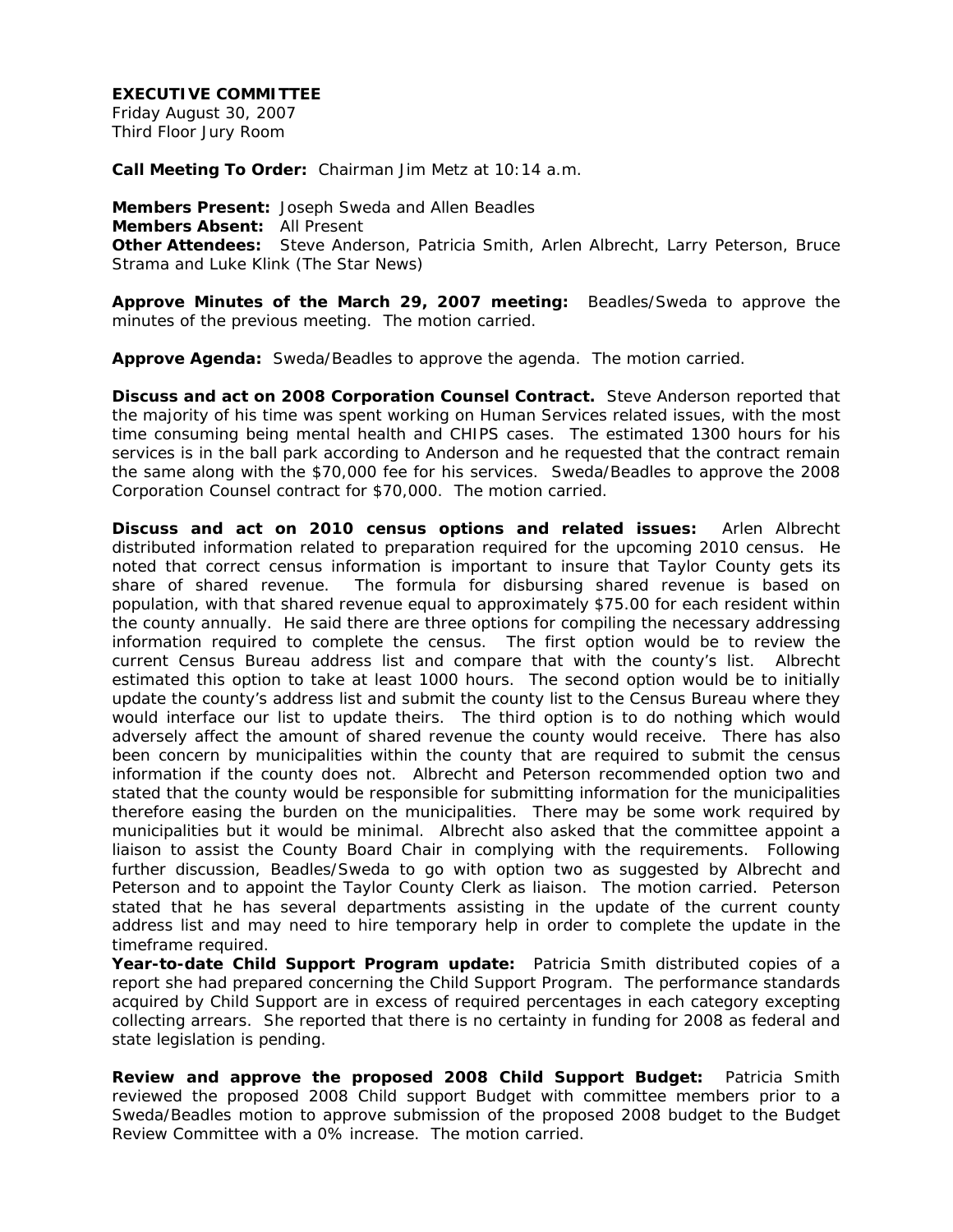**Adjournment:** With no further business, Sweda/Beadles to adjourn the meeting at 11:27 a.m.

Bruce P. Strama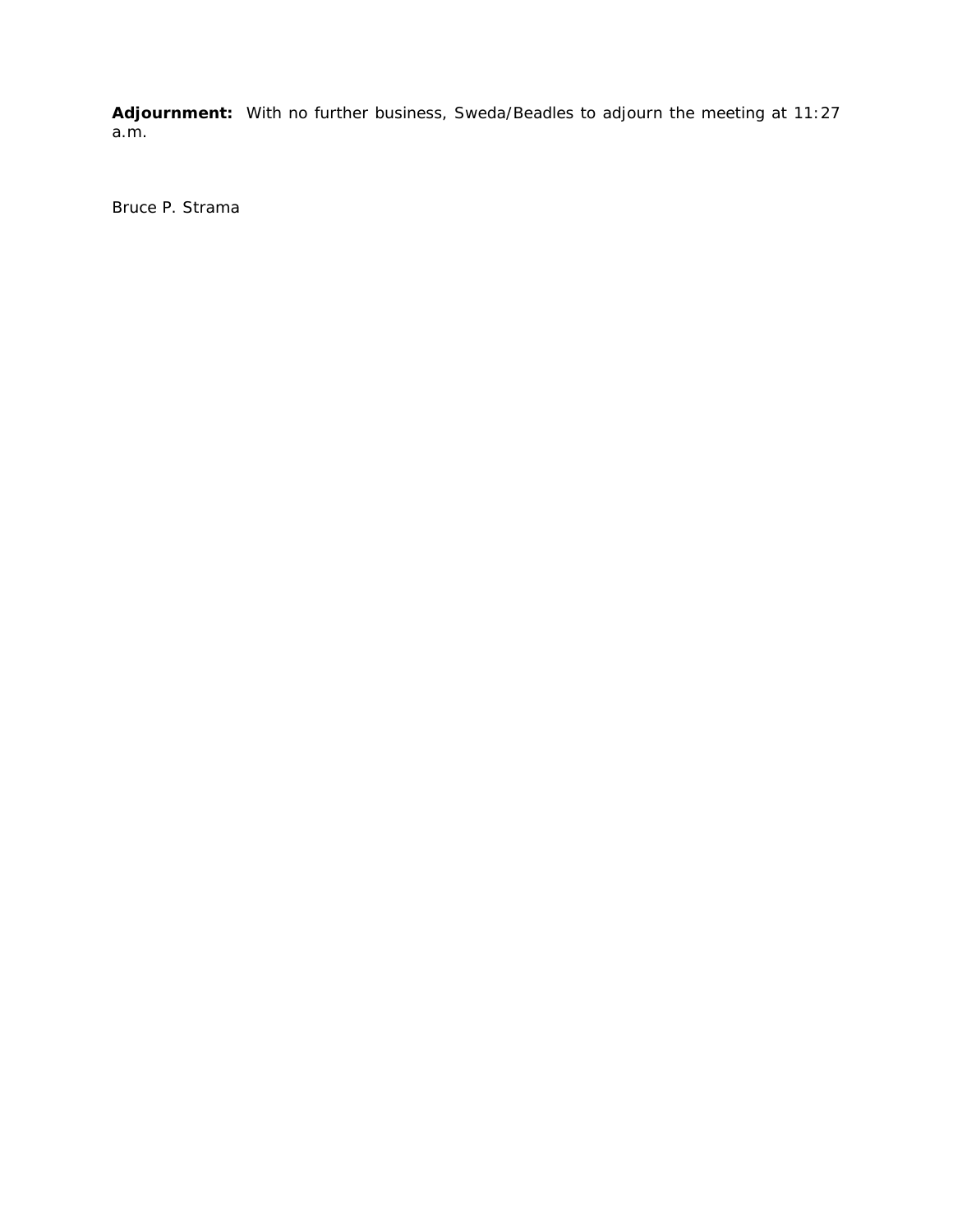### **EXECUTIVE COMMITTEE March 29, 2007**

Chairman Jim Metz called the meeting to order on Thursday March 29, 2007 at 10:33 a.m. Committee members Joe Sweda and Allen Beadles were present along with Bruce Strama, Chuck Zenner and Luke Klink (The Star News).

**Approve the minutes of the February 8, 2007 meeting.** Beadles/Sweda to approve the previous meeting minutes. The motion carried.

**Approve the Agenda.** Sweda/Beadles to approve the agenda. The motion carried.

**Discuss and act on an ordinance amending Section 2.075, Vacancies County Board, Taylor County Code.** Strama had distributed copies of the proposed ordinance change which updates that portion of the Taylor County Code to be in compliance with the State Statutes. Following a short discussion, Sweda/Beadles to approve submission of the ordinance amendment to the full County Board. The motion carried.

Beadles/Sweda to adjourn the meeting at 10:40 a.m. The motion carried.

Bruce P. Strama, County Clerk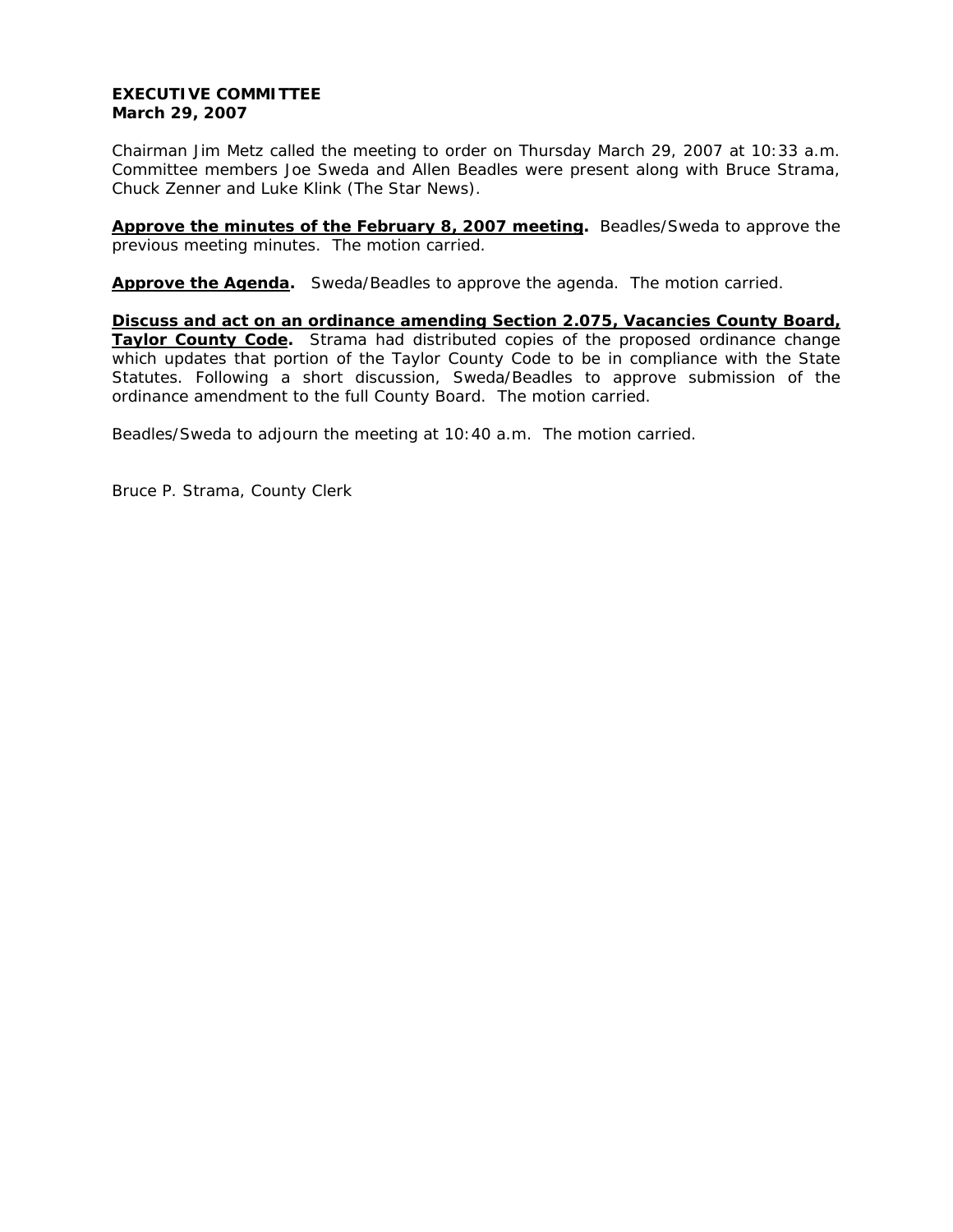# **EXECUTIVE COMMITTEE February 8, 2007**

Chairman Jim Metz called the meeting to order on Thursday February 8, 2007 at 10:35 a.m. Committee member Joe Sweda was present along with Patricia Smith and Bruce Strama.

**Approve the minutes of the January 11, 2007 meeting.** Sweda/Metz to approve the previous meeting minutes. The motion carried.

**Approve the Agenda.** Sweda/Metz to approve the agenda. The motion carried.

**Discuss and act on request to fill Child Support Administrative Assistant position.**  Patty Smith reported that the former Child Support Administrative Assistant has posted into the vacated Child Support Specialist position. She requested that the Committee approve filling the Child Support Administrative Assistant position. She stated that the position was a 40 hour per week position, but due to automation in some of the duties within the position she will post the position as a 35 hour per week position at this time. Smith felt that 35 hours is sufficient to complete the duties of the position and will monitor the situation, requesting it be returned to the 40 hour week if she deems it necessary. Sweda/Metz to approve filling the Child Support Administrative Assistant position as requested by Smith with the position posted at 35 hours per week. The motion carried.

**Discuss and act on a resolution expressing appreciation to Everett Hale.** Strama read the resolution to the committee prior to a Sweda/Metz motion to approve submission of the resolution expressing appreciation to Everett Hale to the full County Board. The motion carried.

Sweda/Metz to adjourn the meeting at 10:54 a.m. The motion carried

Bruce P. Strama, County Clerk